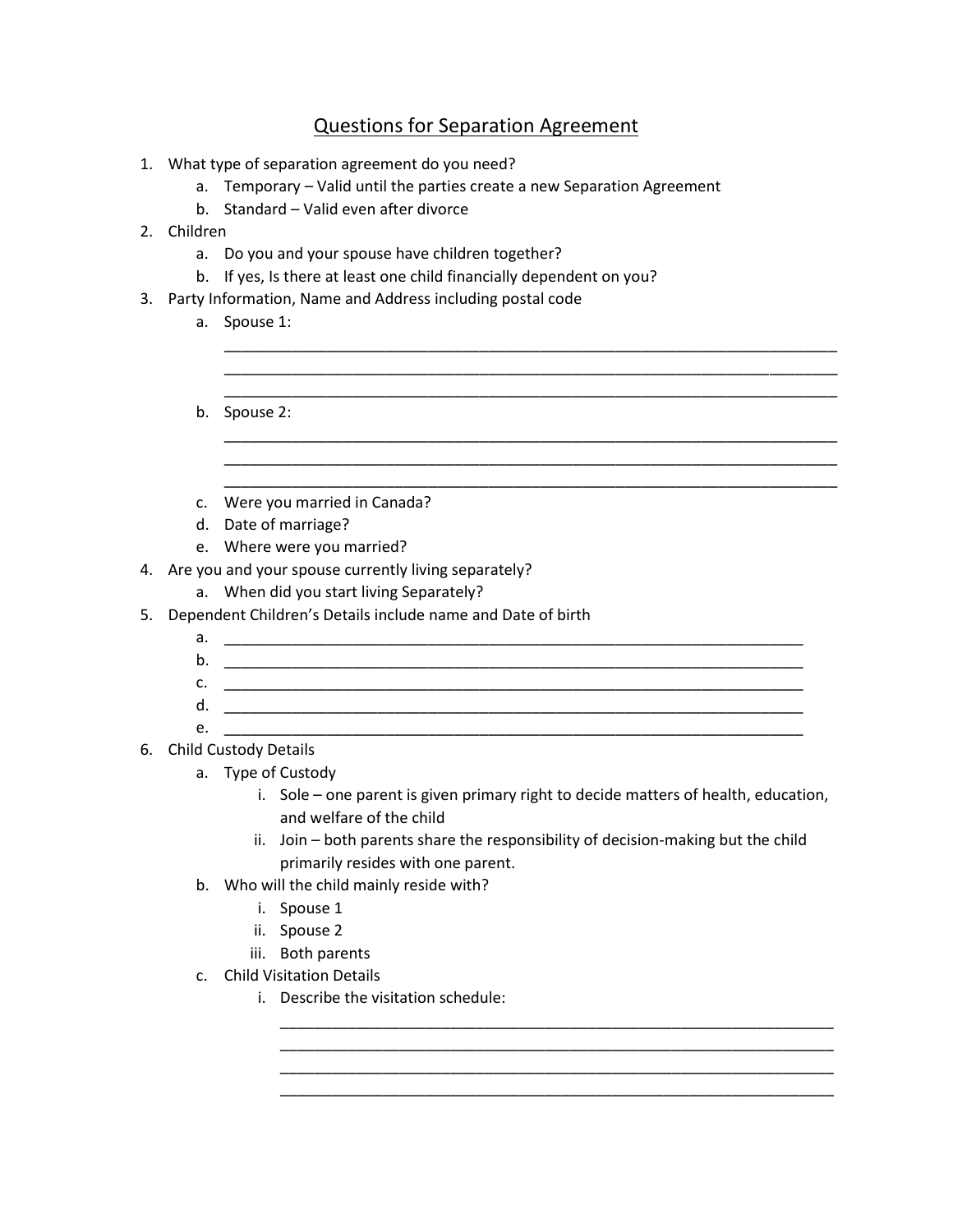| ii. Describe the Vacation Visitation Schedule: |  |  |
|------------------------------------------------|--|--|
|                                                |  |  |

\_\_\_\_\_\_\_\_\_\_\_\_\_\_\_\_\_\_\_\_\_\_\_\_\_\_\_\_\_\_\_\_\_\_\_\_\_\_\_\_\_\_\_\_\_\_\_\_\_\_\_\_\_\_\_\_\_\_\_\_\_\_\_\_\_

|                                                          |                     | iii. | Who will be paying child support?                                                                              |
|----------------------------------------------------------|---------------------|------|----------------------------------------------------------------------------------------------------------------|
|                                                          |                     | iv.  |                                                                                                                |
|                                                          |                     |      |                                                                                                                |
|                                                          |                     | vi.  | Child Special or Extraordinary Expenses                                                                        |
|                                                          |                     |      |                                                                                                                |
|                                                          |                     |      |                                                                                                                |
|                                                          |                     |      | vii. Child Health Insurance Costs - who will be paying                                                         |
|                                                          |                     |      | viii. At what age will the child support payments end for a child attending an                                 |
|                                                          |                     |      |                                                                                                                |
|                                                          |                     |      | ix. Who will claim the child/ren at tax time? __________________________________                               |
| 7.                                                       |                     |      | <b>Spousal Support payments</b>                                                                                |
|                                                          | а.                  |      |                                                                                                                |
|                                                          | b.                  |      |                                                                                                                |
|                                                          | c.                  |      |                                                                                                                |
|                                                          | d.                  |      |                                                                                                                |
|                                                          | e.                  |      | When will the party stop making payments?                                                                      |
|                                                          |                     |      | i. When the other party remarries or enters a common-law relationship                                          |
|                                                          |                     |      | ii. Payments will continue indefinitely                                                                        |
|                                                          |                     | iii. | On a specific date experience of the state of the state of the state of the state of the state of the state of |
| 8.                                                       | <b>Marital Home</b> |      |                                                                                                                |
|                                                          | a.                  |      | Do you own or are you renting _________                                                                        |
|                                                          | b.                  |      |                                                                                                                |
| What will you do with the marital home<br>$\mathsf{C}$ . |                     |      |                                                                                                                |
|                                                          |                     |      | i. One party will live in the home                                                                             |
|                                                          |                     |      |                                                                                                                |
|                                                          |                     |      | 2. Who will be paying the mortgage                                                                             |
|                                                          |                     |      | ii. Ownership will be transferred to one spouse                                                                |
|                                                          |                     |      | 1. Which spouse will be living in the home                                                                     |
|                                                          |                     |      | 2. Will the other party pay a sum of money in exchange for the transfer of                                     |
|                                                          |                     |      |                                                                                                                |
|                                                          |                     | iii. | The home will be sold and the proceeds will be divided                                                         |
|                                                          |                     |      | How will the proceeds be divided _________% ___________%<br>1.                                                 |
|                                                          |                     |      | 2. Who will have temporary possession of the home?                                                             |
|                                                          |                     |      | 3. Who will pay any mortgage and or                                                                            |
|                                                          |                     |      |                                                                                                                |
|                                                          |                     |      |                                                                                                                |

d. Will the spouses be entitled to any specific items?